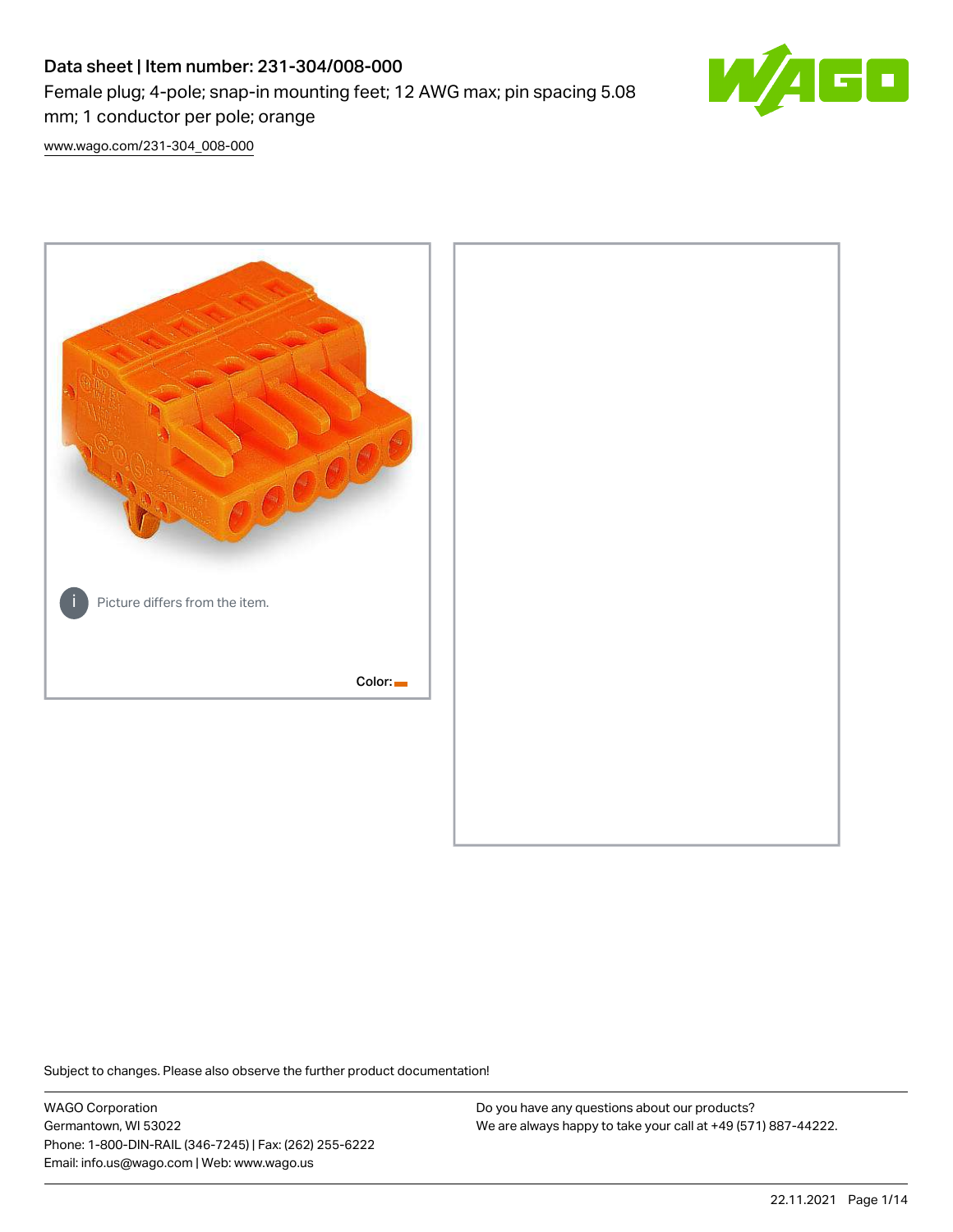

Dimensions in mm

 $L =$  (pole no. x pin spacing) + 1.5 mm

2- to 3-pole female connectors – one latch only

#### Item description

- **Universal connection for all conductor types**
- Easy cable pre-assembly and on-unit wiring via vertical and horizontal CAGE CLAMP<sup>®</sup> actuation  $\blacksquare$
- $\blacksquare$ Integrated test ports
- $\blacksquare$ With coding fingers

Subject to changes. Please also observe the further product documentation! Data

WAGO Corporation Germantown, WI 53022 Phone: 1-800-DIN-RAIL (346-7245) | Fax: (262) 255-6222 Email: info.us@wago.com | Web: www.wago.us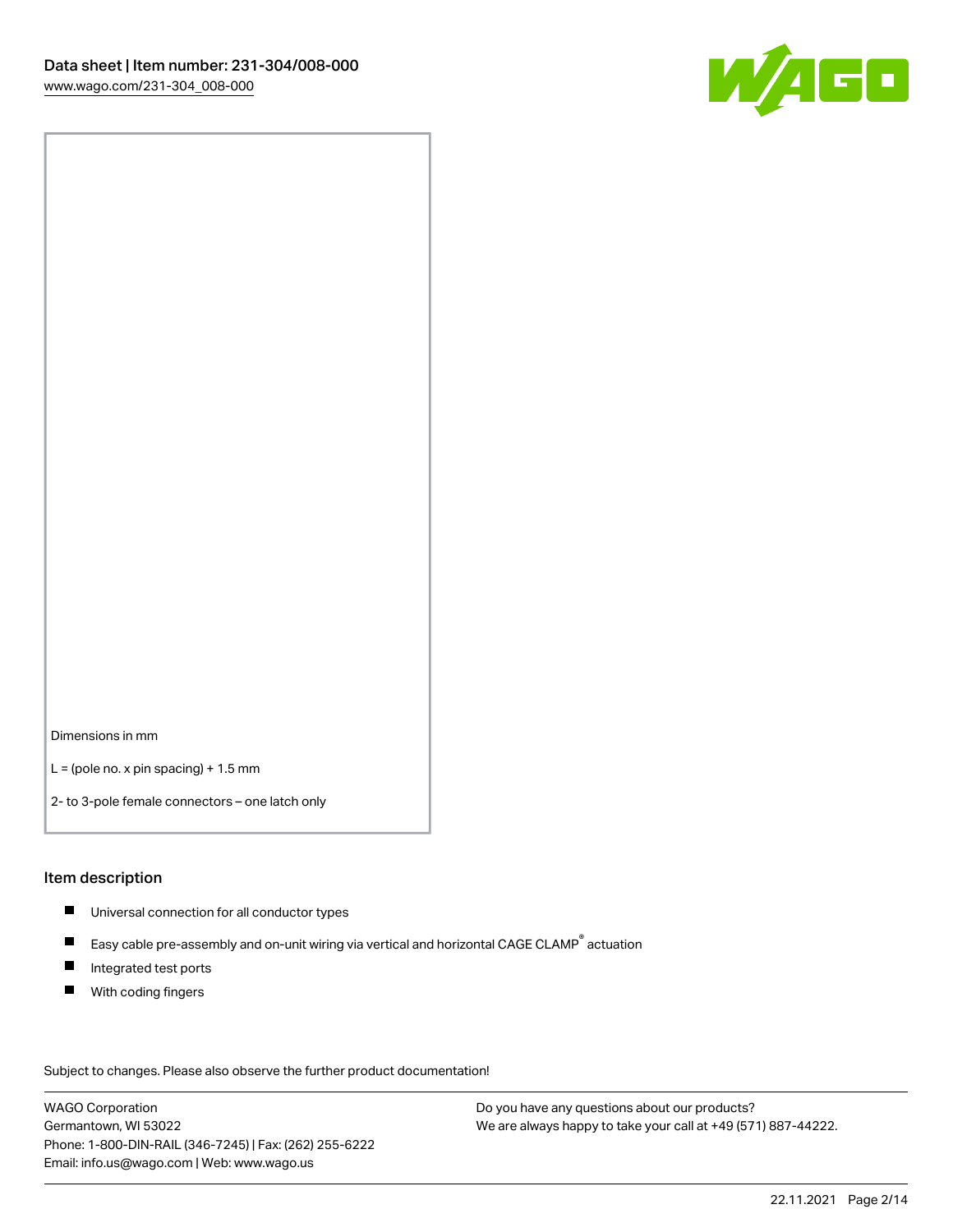

## Data Notes

| Safety information 1 | The MCS-MULTI CONNECTION SYSTEM includes connectors<br>without breaking capacity in accordance with DIN EN 61984. When<br>used as intended, these connectors must not be connected<br>/disconnected when live or under load. The circuit design should<br>ensure header pins, which can be touched, are not live when<br>unmated. |
|----------------------|-----------------------------------------------------------------------------------------------------------------------------------------------------------------------------------------------------------------------------------------------------------------------------------------------------------------------------------|
| Variants:            | Gold-plated or partially gold-plated contact surfaces<br>Other versions (or variants) can be requested from WAGO Sales or<br>configured at https://configurator.wago.com/                                                                                                                                                         |

## Electrical data

## IEC Approvals

| Ratings per                 | IEC/EN 60664-1                                                        |
|-----------------------------|-----------------------------------------------------------------------|
| Rated voltage (III / 3)     | 320 V                                                                 |
| Rated surge voltage (III/3) | 4 <sub>k</sub> V                                                      |
| Rated voltage (III/2)       | 320 V                                                                 |
| Rated surge voltage (III/2) | 4 <sub>k</sub> V                                                      |
| Nominal voltage (II/2)      | 630 V                                                                 |
| Rated surge voltage (II/2)  | 4 <sub>k</sub> V                                                      |
| Rated current               | 16A                                                                   |
| Legend (ratings)            | $(III / 2)$ $\triangle$ Overvoltage category III / Pollution degree 2 |

## UL Approvals

| Approvals per                  | UL 1059 |
|--------------------------------|---------|
| Rated voltage UL (Use Group B) | 300 V   |
| Rated current UL (Use Group B) | 15 A    |
| Rated voltage UL (Use Group D) | 300 V   |
| Rated current UL (Use Group D) | 10 A    |

## Ratings per UL

| Rated voltage UL 1977 | 600 V         |
|-----------------------|---------------|
| Rated current UL 1977 | $\sim$ $\sim$ |

## CSA Approvals

Approvals per CSA

Subject to changes. Please also observe the further product documentation!

| <b>WAGO Corporation</b>                                | Do you have any questions about our products?                 |
|--------------------------------------------------------|---------------------------------------------------------------|
| Germantown, WI 53022                                   | We are always happy to take your call at +49 (571) 887-44222. |
| Phone: 1-800-DIN-RAIL (346-7245)   Fax: (262) 255-6222 |                                                               |
| Email: info.us@wago.com   Web: www.wago.us             |                                                               |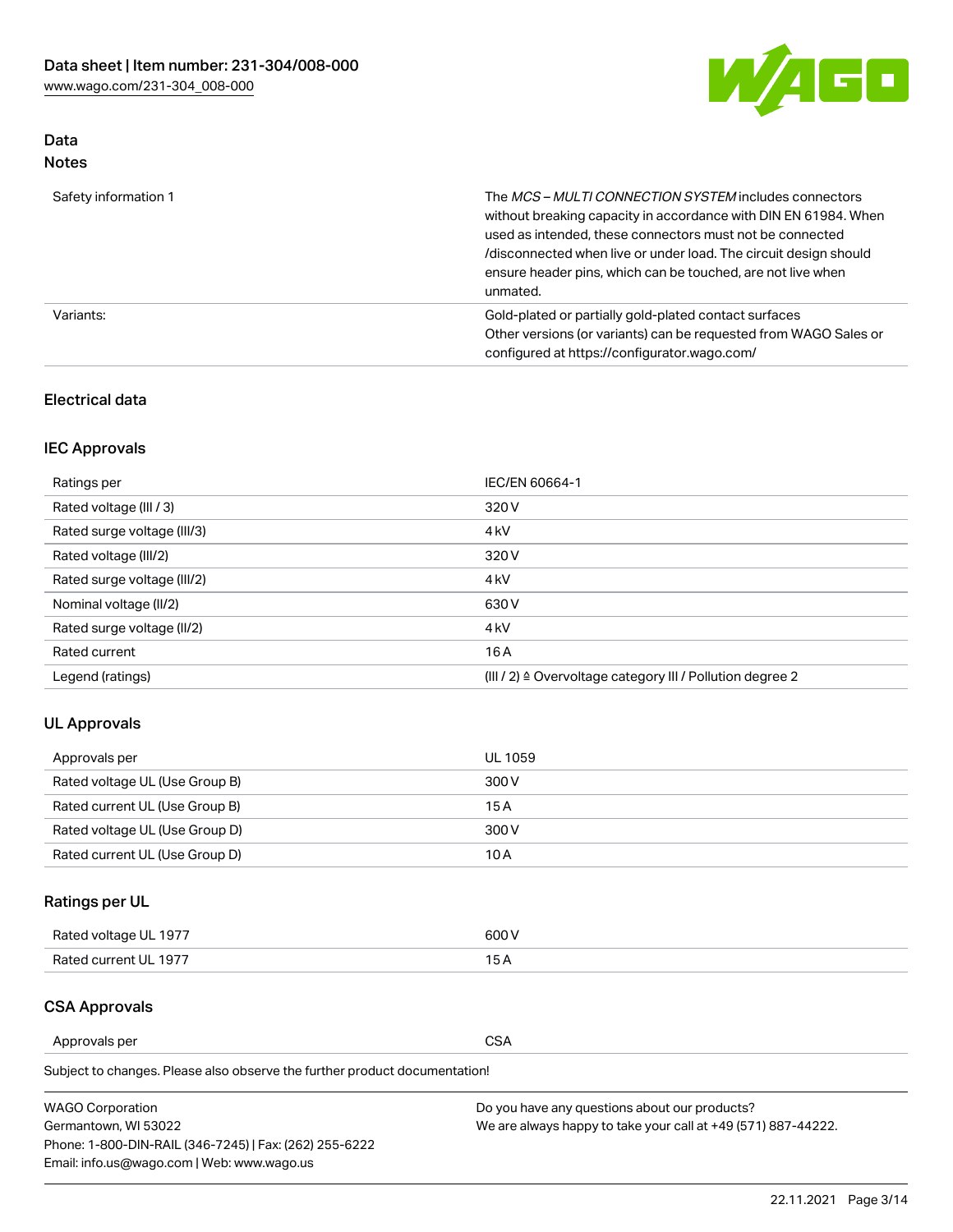[www.wago.com/231-304\\_008-000](http://www.wago.com/231-304_008-000)



| Rated voltage CSA (Use Group B) | 300 V |
|---------------------------------|-------|
| Rated current CSA (Use Group B) | 15 A  |
| Rated voltage CSA (Use Group D) | 300 V |
| Rated current CSA (Use Group D) | 10 A  |

#### Connection data

| Total number of connection points |  |
|-----------------------------------|--|
| Total number of potentials        |  |
| Number of connection types        |  |
| Number of levels                  |  |

#### Connection 1

| Connection technology                             | CAGE CLAMP <sup>®</sup>                 |
|---------------------------------------------------|-----------------------------------------|
| Actuation type                                    | Operating tool                          |
| Solid conductor                                   | $0.082.5$ mm <sup>2</sup> / 28  12 AWG  |
| Fine-stranded conductor                           | $0.08$ 2.5 mm <sup>2</sup> / 28  12 AWG |
| Fine-stranded conductor; with insulated ferrule   | $0.251.5$ mm <sup>2</sup>               |
| Fine-stranded conductor; with uninsulated ferrule | $0.252.5$ mm <sup>2</sup>               |
| Strip length                                      | 89 mm / 0.31  0.35 inch                 |
| Number of poles                                   | 4                                       |
| Conductor entry direction to mating direction     | 0°                                      |

## Physical data

| Pin spacing             | 5.08 mm / 0.2 inch    |
|-------------------------|-----------------------|
| Width                   | 21.82 mm / 0.859 inch |
| Height                  | 18.8 mm / 0.74 inch   |
| Height from the surface | 14.3 mm / 0.563 inch  |
| Depth                   | 26.45 mm / 1.041 inch |

#### Mechanical data

| Housing sheet thickness | $0.61.2$ mm / 0.024  0.047 inch |
|-------------------------|---------------------------------|
| Mounting type           | Snap-in foot                    |
| Mounting type           | Panel mounting                  |

#### Plug-in connection

Contact type (pluggable connector) example a set of the Female connector/socket

Subject to changes. Please also observe the further product documentation!

WAGO Corporation Germantown, WI 53022 Phone: 1-800-DIN-RAIL (346-7245) | Fax: (262) 255-6222 Email: info.us@wago.com | Web: www.wago.us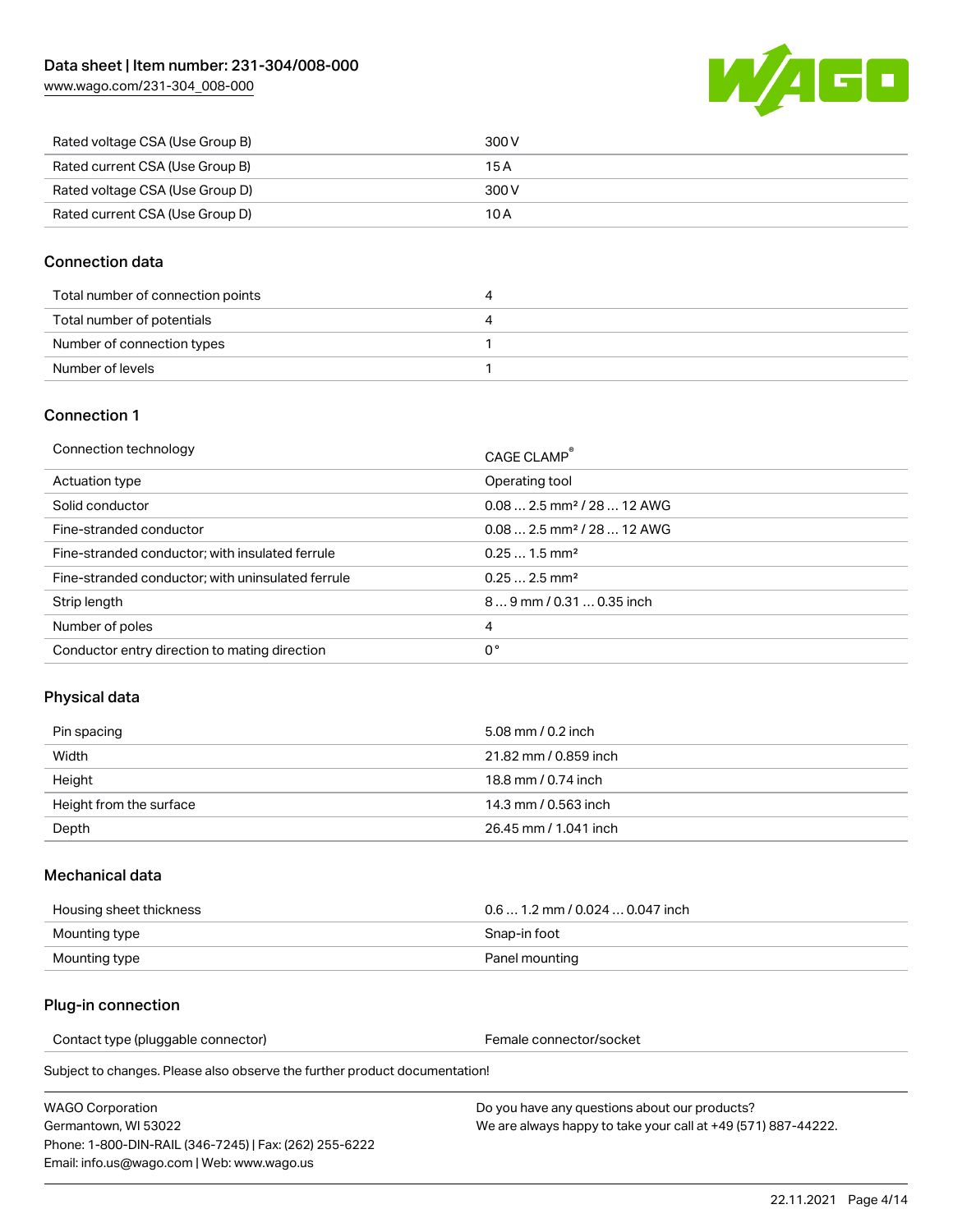[www.wago.com/231-304\\_008-000](http://www.wago.com/231-304_008-000)



| Connector (connection type)   | for conductor |
|-------------------------------|---------------|
| Mismating protection          | No            |
| Locking of plug-in connection | Without       |

#### Material data

| Color                       | orange                            |
|-----------------------------|-----------------------------------|
| Material group              |                                   |
| Insulation material         | Polyamide (PA66)                  |
| Flammability class per UL94 | V0                                |
| Clamping spring material    | Chrome nickel spring steel (CrNi) |
| Contact material            | Copper alloy                      |
| Contact plating             | tin-plated                        |
| Fire load                   | 0.112 MJ                          |
| Weight                      | 7.5g                              |
|                             |                                   |

#### Environmental requirements

| Limit temperature range<br>. | . +85 ℃<br>-60 |  |
|------------------------------|----------------|--|
|------------------------------|----------------|--|

#### Commercial data

| Product Group         | 3 (Multi Conn. System) |
|-----------------------|------------------------|
| PU (SPU)              | 100 Stück              |
| Packaging type        | box                    |
| Country of origin     | DE                     |
| <b>GTIN</b>           | 4044918375948          |
| Customs tariff number | 8536694040             |

#### Approvals / Certificates

#### Country specific Approvals

| Logo                                                                       | Approval                                      | <b>Additional Approval Text</b> | Certificate<br>name |
|----------------------------------------------------------------------------|-----------------------------------------------|---------------------------------|---------------------|
|                                                                            | <b>CB</b><br><b>DEKRA Certification B.V.</b>  | IEC 61984                       | NL-39756            |
|                                                                            | <b>CSA</b><br><b>DEKRA Certification B.V.</b> | C <sub>22.2</sub>               | 1466354             |
|                                                                            | <b>KEMA/KEUR</b><br>DEKRA Certification B.V.  | EN 61984                        | 2190761.01          |
| Subject to changes. Please also observe the further product documentation! |                                               |                                 |                     |

WAGO Corporation Germantown, WI 53022 Phone: 1-800-DIN-RAIL (346-7245) | Fax: (262) 255-6222 Email: info.us@wago.com | Web: www.wago.us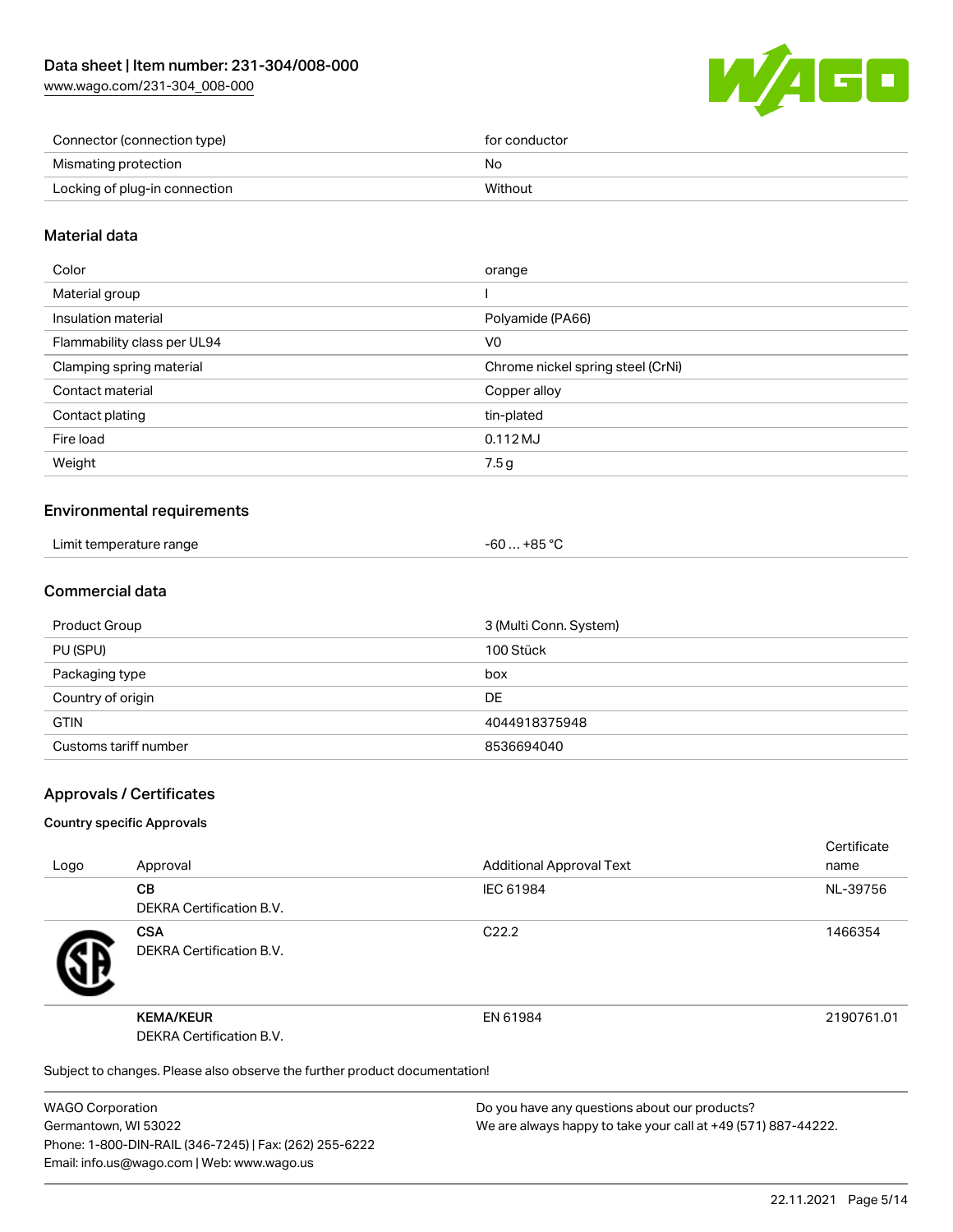



#### Ship Approvals

| Logo                 | Approval                                  | <b>Additional Approval Text</b> | Certificate<br>name             |
|----------------------|-------------------------------------------|---------------------------------|---------------------------------|
| ABS<br><b>Allege</b> | <b>ABS</b><br>American Bureau of Shipping | $\overline{\phantom{0}}$        | 19-<br>HG1869876-<br><b>PDA</b> |

#### UL-Approvals

| Logo                  | Approval                                    | <b>Additional Approval Text</b> | Certificate<br>name |
|-----------------------|---------------------------------------------|---------------------------------|---------------------|
| $\boldsymbol{\theta}$ | UL<br>UL International Germany GmbH         | <b>UL 1977</b>                  | E45171              |
| Э.                    | <b>UR</b><br>Underwriters Laboratories Inc. | <b>UL 1059</b>                  | E45172              |

#### Counterpart

| <b>CONTRACTOR</b> | ltem no.231-634<br>Male connector; 4-pole; Pin spacing 5.08 mm; orange | www.wago.com/231-634 |
|-------------------|------------------------------------------------------------------------|----------------------|
|                   |                                                                        |                      |

#### Optional accessories

#### Ferrules

| Ferrule |                                                                                                   |                      |
|---------|---------------------------------------------------------------------------------------------------|----------------------|
|         | Item no.: 216-101                                                                                 | www.wago.com/216-101 |
|         | Ferrule; Sleeve for 0.5 mm <sup>2</sup> / AWG 22; uninsulated; electro-tin plated; silver-colored |                      |
|         | Item no.: 216-104                                                                                 |                      |
|         | Ferrule; Sleeve for 1.5 mm <sup>2</sup> / AWG 16; uninsulated; electro-tin plated; silver-colored | www.wago.com/216-104 |
|         | Item no.: 216-106                                                                                 |                      |
|         | Ferrule; Sleeve for 2.5 mm <sup>2</sup> / AWG 14; uninsulated; electro-tin plated; silver-colored | www.wago.com/216-106 |
|         | Item no.: 216-102                                                                                 |                      |

WAGO Corporation Germantown, WI 53022 Phone: 1-800-DIN-RAIL (346-7245) | Fax: (262) 255-6222 Email: info.us@wago.com | Web: www.wago.us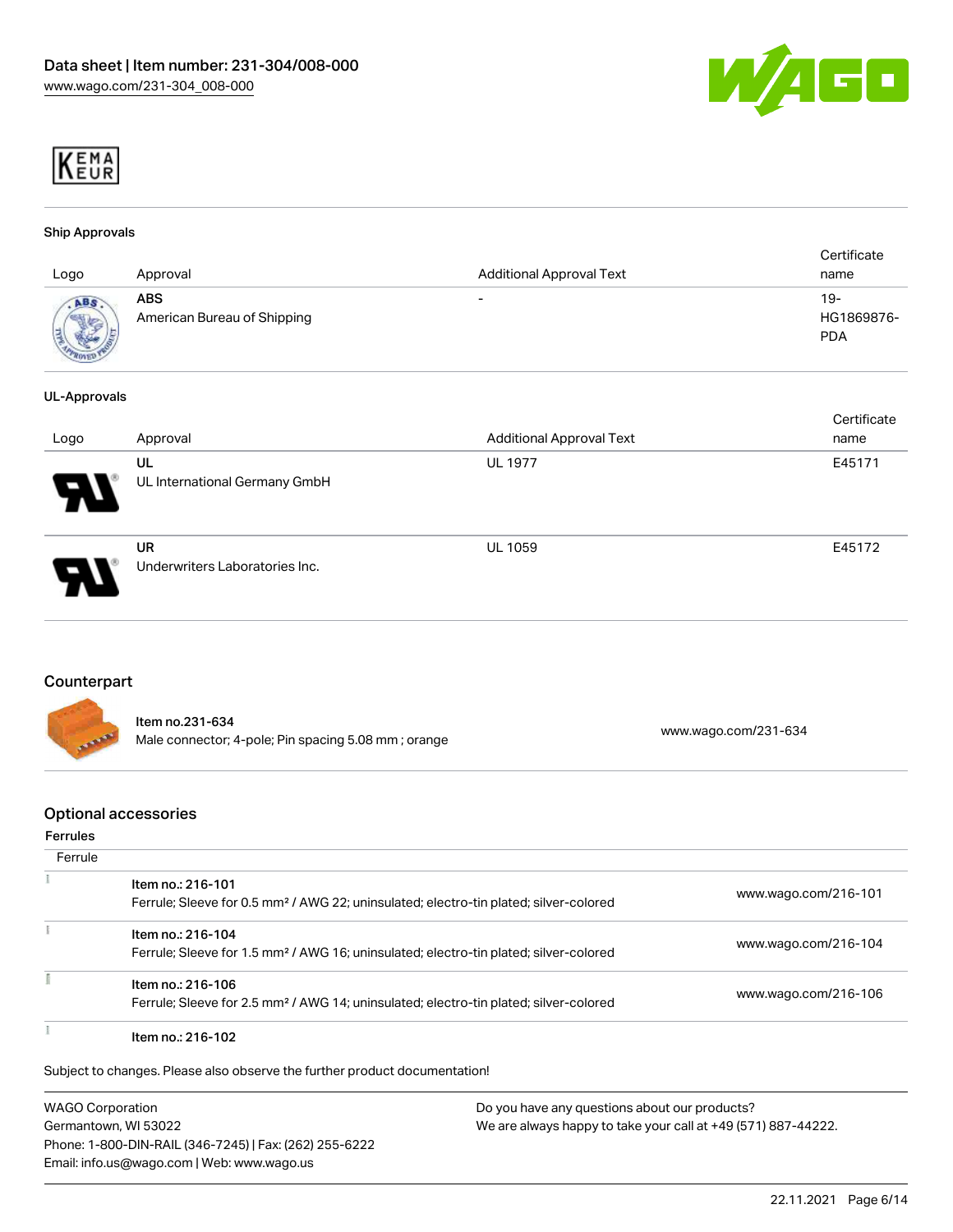Phone: 1-800-DIN-RAIL (346-7245) | Fax: (262) 255-6222

Email: info.us@wago.com | Web: www.wago.us



|   | Ferrule; Sleeve for 0.75 mm <sup>2</sup> / AWG 20; uninsulated; electro-tin plated; silver-colored                                                                                                |                                                                                                                | www.wago.com/216-102 |
|---|---------------------------------------------------------------------------------------------------------------------------------------------------------------------------------------------------|----------------------------------------------------------------------------------------------------------------|----------------------|
|   | Item no.: 216-103<br>Ferrule; Sleeve for 1 mm <sup>2</sup> / AWG 18; uninsulated; electro-tin plated                                                                                              |                                                                                                                | www.wago.com/216-103 |
|   | Item no.: 216-123<br>Ferrule; Sleeve for 1 mm <sup>2</sup> / AWG 18; uninsulated; electro-tin plated; silver-colored                                                                              |                                                                                                                | www.wago.com/216-123 |
|   | Item no.: 216-122<br>Ferrule; Sleeve for 0.75 mm <sup>2</sup> / AWG 20; uninsulated; electro-tin plated; silver-colored                                                                           |                                                                                                                | www.wago.com/216-122 |
|   | Item no.: 216-124<br>Ferrule; Sleeve for 1.5 mm <sup>2</sup> / AWG 16; uninsulated; electro-tin plated                                                                                            |                                                                                                                | www.wago.com/216-124 |
|   | Item no.: 216-142<br>Ferrule; Sleeve for 0.75 mm <sup>2</sup> / 18 AWG; uninsulated; electro-tin plated; electrolytic copper; gastight<br>crimped; acc. to DIN 46228, Part 1/08.92                |                                                                                                                | www.wago.com/216-142 |
|   | Item no.: 216-132<br>Ferrule; Sleeve for 0.34 mm <sup>2</sup> / AWG 24; uninsulated; electro-tin plated                                                                                           |                                                                                                                | www.wago.com/216-132 |
|   | Item no.: 216-121<br>Ferrule; Sleeve for 0.5 mm <sup>2</sup> / AWG 22; uninsulated; electro-tin plated; silver-colored                                                                            |                                                                                                                | www.wago.com/216-121 |
|   | Item no.: 216-143<br>Ferrule; Sleeve for 1 mm <sup>2</sup> / AWG 18; uninsulated; electro-tin plated; electrolytic copper; gastight<br>crimped; acc. to DIN 46228, Part 1/08.92                   |                                                                                                                | www.wago.com/216-143 |
|   | Item no.: 216-131<br>Ferrule; Sleeve for 0.25 mm <sup>2</sup> / AWG 24; uninsulated; electro-tin plated; silver-colored                                                                           |                                                                                                                | www.wago.com/216-131 |
|   | Item no.: 216-141<br>Ferrule; Sleeve for 0.5 mm <sup>2</sup> / 20 AWG; uninsulated; electro-tin plated; electrolytic copper; gastight<br>crimped; acc. to DIN 46228, Part 1/08.92                 |                                                                                                                | www.wago.com/216-141 |
|   | Item no.: 216-152<br>Ferrule; Sleeve for 0.34 mm <sup>2</sup> / AWG 24; uninsulated; electro-tin plated                                                                                           |                                                                                                                | www.wago.com/216-152 |
|   | Item no.: 216-203<br>Ferrule; Sleeve for 1 mm <sup>2</sup> / AWG 18; insulated; electro-tin plated; red                                                                                           |                                                                                                                | www.wago.com/216-203 |
|   | Item no.: 216-202<br>Ferrule; Sleeve for 0.75 mm <sup>2</sup> / 18 AWG; insulated; electro-tin plated; gray                                                                                       |                                                                                                                | www.wago.com/216-202 |
|   | Item no.: 216-151<br>Ferrule; Sleeve for 0.25 mm <sup>2</sup> / AWG 24; uninsulated; electro-tin plated                                                                                           |                                                                                                                | www.wago.com/216-151 |
| 1 | Item no.: 216-204<br>Ferrule; Sleeve for 1.5 mm <sup>2</sup> / AWG 16; insulated; electro-tin plated; black                                                                                       |                                                                                                                | www.wago.com/216-204 |
|   | Item no.: 216-144<br>Ferrule; Sleeve for 1.5 mm <sup>2</sup> / AWG 16; uninsulated; electro-tin plated; electrolytic copper; gastight<br>crimped; acc. to DIN 46228, Part 1/08.92; silver-colored |                                                                                                                | www.wago.com/216-144 |
|   | Item no.: 216-201<br>Ferrule; Sleeve for 0.5 mm <sup>2</sup> / 20 AWG; insulated; electro-tin plated; white                                                                                       |                                                                                                                | www.wago.com/216-201 |
|   | Subject to changes. Please also observe the further product documentation!                                                                                                                        |                                                                                                                |                      |
|   | <b>WAGO Corporation</b><br>Germantown, WI 53022                                                                                                                                                   | Do you have any questions about our products?<br>We are always happy to take your call at +49 (571) 887-44222. |                      |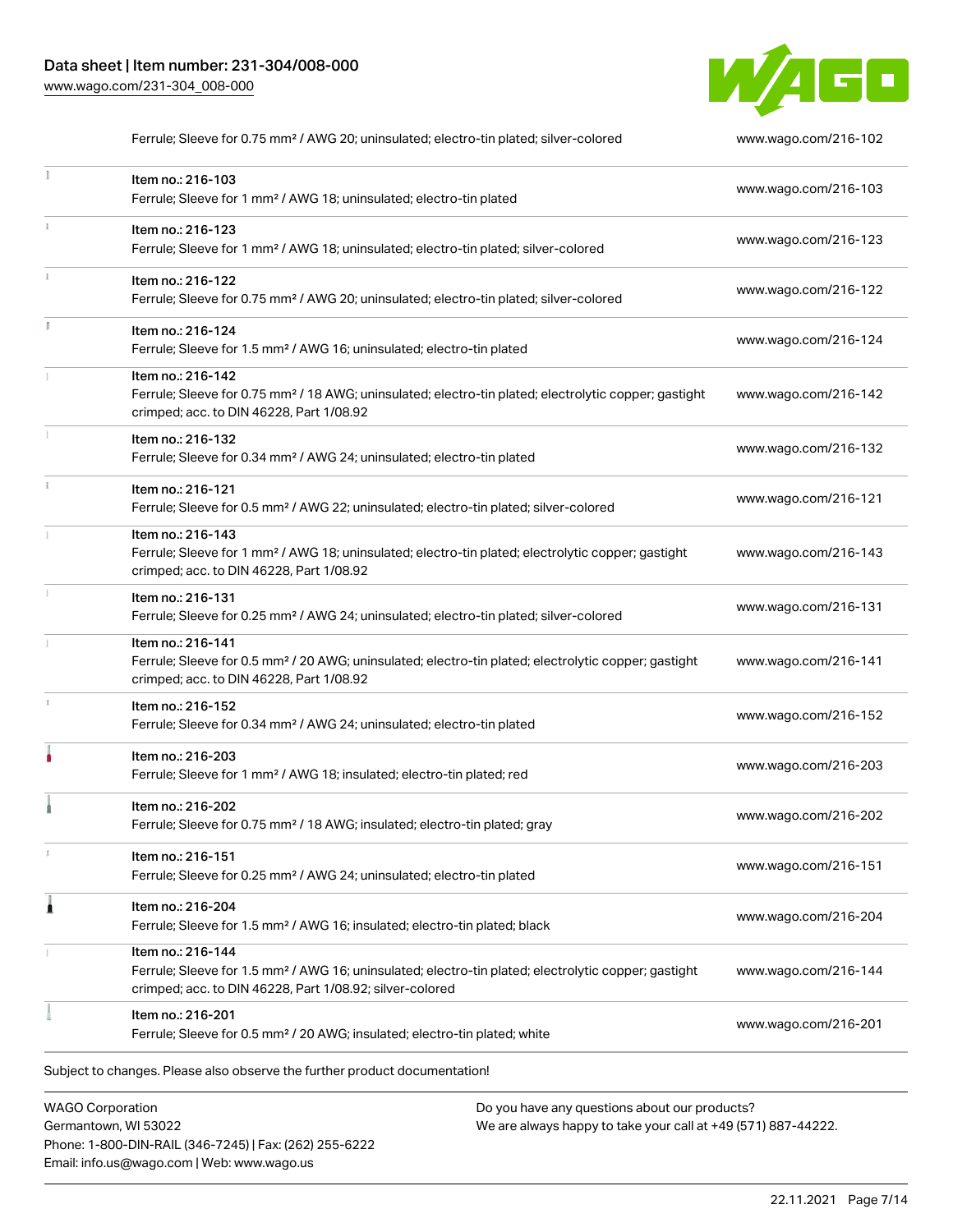## Data sheet | Item number: 231-304/008-000

[www.wago.com/231-304\\_008-000](http://www.wago.com/231-304_008-000)



|         | Item no.: 216-223<br>Ferrule; Sleeve for 1 mm <sup>2</sup> / AWG 18; insulated; electro-tin plated; red                                                                                                 | www.wago.com/216-223 |
|---------|---------------------------------------------------------------------------------------------------------------------------------------------------------------------------------------------------------|----------------------|
|         | Item no.: 216-241<br>Ferrule; Sleeve for 0.5 mm <sup>2</sup> / 20 AWG; insulated; electro-tin plated; electrolytic copper; gastight<br>crimped; acc. to DIN 46228, Part 4/09.90; white                  | www.wago.com/216-241 |
|         | Item no.: 216-242<br>Ferrule; Sleeve for 0.75 mm <sup>2</sup> / 18 AWG; insulated; electro-tin plated; electrolytic copper; gastight<br>crimped; acc. to DIN 46228, Part 4/09.90; gray                  | www.wago.com/216-242 |
|         | Item no.: 216-222<br>Ferrule; Sleeve for 0.75 mm <sup>2</sup> / 18 AWG; insulated; electro-tin plated; gray                                                                                             | www.wago.com/216-222 |
|         | Item no.: 216-221<br>Ferrule; Sleeve for 0.5 mm <sup>2</sup> / 20 AWG; insulated; electro-tin plated; white                                                                                             | www.wago.com/216-221 |
| Ă       | Item no.: 216-224<br>Ferrule; Sleeve for 1.5 mm <sup>2</sup> / AWG 16; insulated; electro-tin plated; black                                                                                             | www.wago.com/216-224 |
|         | Item no.: 216-243<br>Ferrule; Sleeve for 1 mm <sup>2</sup> / AWG 18; insulated; electro-tin plated; electrolytic copper; gastight crimped; www.wago.com/216-243<br>acc. to DIN 46228, Part 4/09.90; red |                      |
| Å       | Item no.: 216-244<br>Ferrule; Sleeve for 1.5 mm <sup>2</sup> / AWG 16; insulated; electro-tin plated; electrolytic copper; gastight<br>crimped; acc. to DIN 46228, Part 4/09.90; black                  | www.wago.com/216-244 |
|         | Item no.: 216-263<br>Ferrule; Sleeve for 1 mm <sup>2</sup> / AWG 18; insulated; electro-tin plated; electrolytic copper; gastight crimped; www.wago.com/216-263<br>acc. to DIN 46228, Part 4/09.90; red |                      |
| Ă       | Item no.: 216-264<br>Ferrule; Sleeve for 1.5 mm <sup>2</sup> / AWG 16; insulated; electro-tin plated; electrolytic copper; gastight<br>crimped; acc. to DIN 46228, Part 4/09.90; black                  | www.wago.com/216-264 |
| Â       | Item no.: 216-284<br>Ferrule; Sleeve for 1.5 mm <sup>2</sup> / AWG 16; insulated; electro-tin plated; electrolytic copper; gastight<br>crimped; acc. to DIN 46228, Part 4/09.90; black                  | www.wago.com/216-284 |
|         | Item no.: 216-262<br>Ferrule; Sleeve for 0.75 mm <sup>2</sup> / 18 AWG; insulated; electro-tin plated; electrolytic copper; gastight<br>crimped; acc. to DIN 46228, Part 4/09.90; gray                  | www.wago.com/216-262 |
|         | Item no.: 216-301<br>Ferrule; Sleeve for 0.25 mm <sup>2</sup> / AWG 24; insulated; electro-tin plated; yellow                                                                                           | www.wago.com/216-301 |
|         | Item no.: 216-321<br>Ferrule; Sleeve for 0.25 mm <sup>2</sup> / AWG 24; insulated; electro-tin plated; yellow                                                                                           | www.wago.com/216-321 |
|         | Item no.: 216-322<br>Ferrule; Sleeve for 0.34 mm <sup>2</sup> / 22 AWG; insulated; electro-tin plated; green                                                                                            | www.wago.com/216-322 |
|         | Item no.: 216-302<br>Ferrule; Sleeve for 0.34 mm <sup>2</sup> / 22 AWG; insulated; electro-tin plated; light turquoise                                                                                  | www.wago.com/216-302 |
| Jumpers |                                                                                                                                                                                                         |                      |
| Jumper  |                                                                                                                                                                                                         |                      |

Subject to changes. Please also observe the further product documentation!

| <b>WAGO Corporation</b>                                | Do you have any questions about our products?                 |
|--------------------------------------------------------|---------------------------------------------------------------|
| Germantown, WI 53022                                   | We are always happy to take your call at +49 (571) 887-44222. |
| Phone: 1-800-DIN-RAIL (346-7245)   Fax: (262) 255-6222 |                                                               |
| Email: info.us@wago.com   Web: www.wago.us             |                                                               |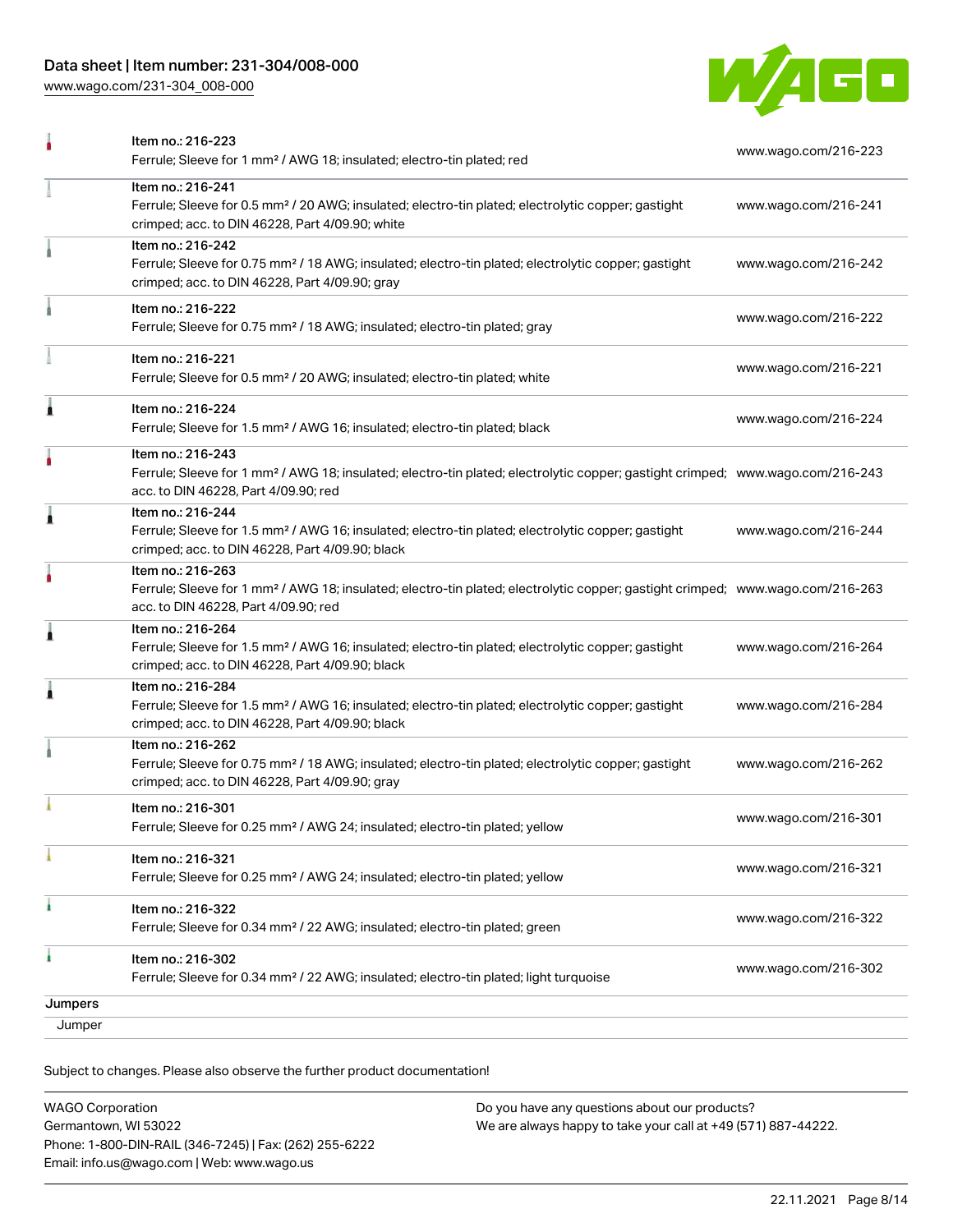## Data sheet | Item number: 231-304/008-000

Email: info.us@wago.com | Web: www.wago.us

[www.wago.com/231-304\\_008-000](http://www.wago.com/231-304_008-000)



|                                                 | Item no.: 231-905<br>Jumper; for conductor entry; 5-way; insulated; gray                                        |                                                                                                                | www.wago.com/231-905 |
|-------------------------------------------------|-----------------------------------------------------------------------------------------------------------------|----------------------------------------------------------------------------------------------------------------|----------------------|
|                                                 | Item no.: 231-903<br>Jumper; for conductor entry; 3-way; insulated; gray                                        |                                                                                                                | www.wago.com/231-903 |
|                                                 | Item no.: 231-907<br>Jumper; for conductor entry; 7-way; insulated; gray                                        |                                                                                                                | www.wago.com/231-907 |
|                                                 | Item no.: 231-910<br>Jumper; for conductor entry; 10-way; insulated; gray                                       |                                                                                                                | www.wago.com/231-910 |
|                                                 | Item no.: 231-902<br>Jumper; for conductor entry; 2-way; insulated; gray                                        |                                                                                                                | www.wago.com/231-902 |
| Mounting adapter                                |                                                                                                                 |                                                                                                                |                      |
| Mounting accessories                            |                                                                                                                 |                                                                                                                |                      |
|                                                 | Item no.: 209-148<br>Multi mounting adapter; for DIN-35 rail; 25 mm wide; gray                                  |                                                                                                                | www.wago.com/209-148 |
| <b>Strain relief</b>                            |                                                                                                                 |                                                                                                                |                      |
| Strain relief housing                           |                                                                                                                 |                                                                                                                |                      |
|                                                 | Item no.: 232-634<br>Strain relief housing; orange                                                              |                                                                                                                | www.wago.com/232-634 |
| <b>Tools</b>                                    |                                                                                                                 |                                                                                                                |                      |
| Operating tool                                  |                                                                                                                 |                                                                                                                |                      |
|                                                 | Item no.: 209-130<br>Operating tool; suitable for 264, 280 and 281 Series; 1-way; of insulating material; white |                                                                                                                | www.wago.com/209-130 |
|                                                 | Item no.: 209-132<br>Operating tool; for connecting comb-style jumper bar; 2-way; of insulating material        |                                                                                                                | www.wago.com/209-132 |
|                                                 | Item no.: 231-159<br>Operating tool; natural                                                                    |                                                                                                                | www.wago.com/231-159 |
|                                                 | Item no.: 231-231<br>Combination operating tool; red                                                            |                                                                                                                | www.wago.com/231-231 |
|                                                 | Item no.: 231-131<br>Operating tool; made of insulating material; 1-way; loose; white                           |                                                                                                                | www.wago.com/231-131 |
|                                                 | Item no.: 231-291<br>Operating tool; made of insulating material; 1-way; loose; red                             |                                                                                                                | www.wago.com/231-291 |
|                                                 | Item no.: 280-432<br>Operating tool; made of insulating material; 2-way; white                                  |                                                                                                                | www.wago.com/280-432 |
|                                                 | Subject to changes. Please also observe the further product documentation!                                      |                                                                                                                |                      |
| <b>WAGO Corporation</b><br>Germantown, WI 53022 | Phone: 1-800-DIN-RAIL (346-7245)   Fax: (262) 255-6222                                                          | Do you have any questions about our products?<br>We are always happy to take your call at +49 (571) 887-44222. |                      |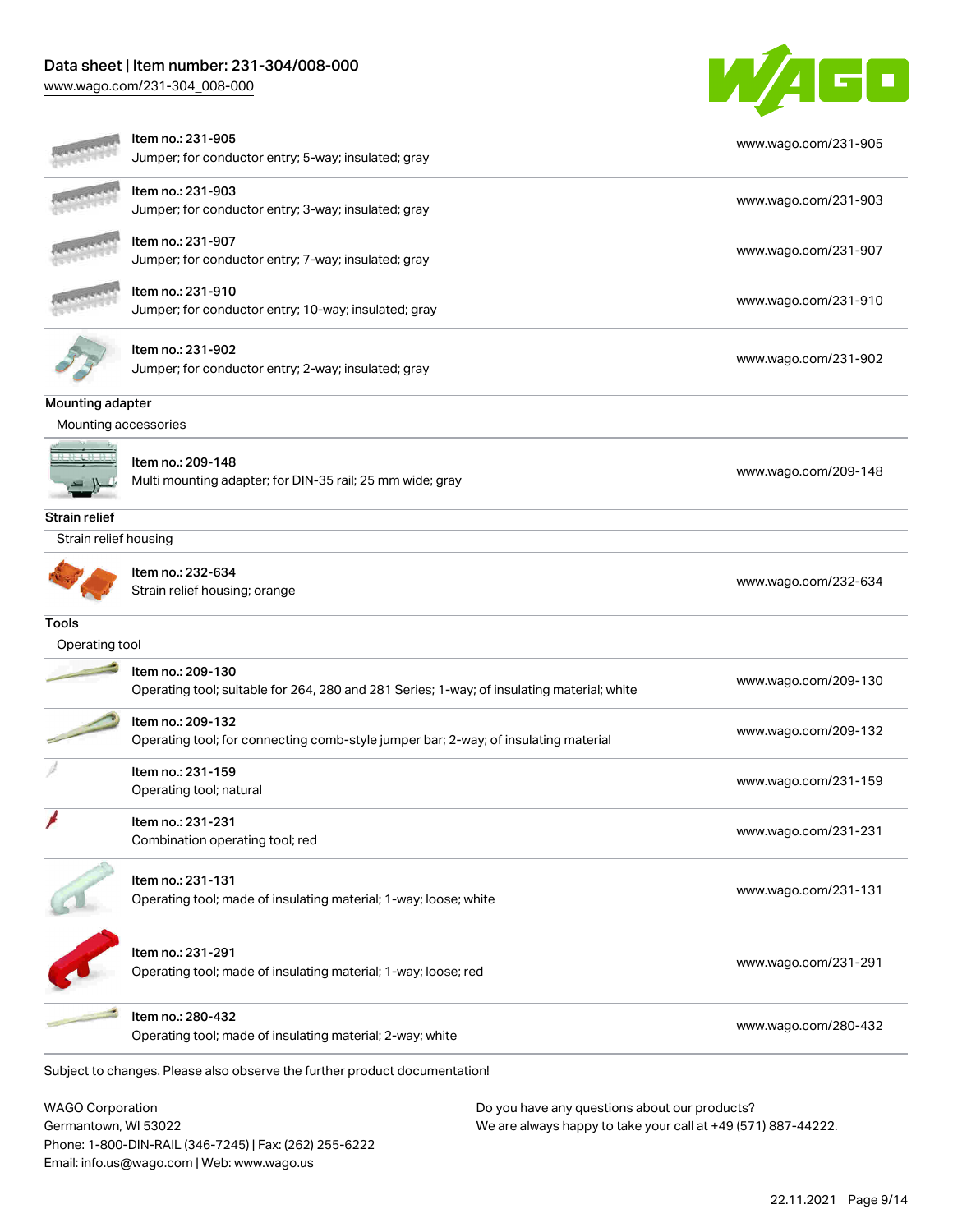# Data sheet | Item number: 231-304/008-000

[www.wago.com/231-304\\_008-000](http://www.wago.com/231-304_008-000)



|                      | Item no.: 280-434<br>Operating tool; made of insulating material; 4-way                                                                                                                         | www.wago.com/280-434             |
|----------------------|-------------------------------------------------------------------------------------------------------------------------------------------------------------------------------------------------|----------------------------------|
|                      | Item no.: 280-437<br>Operating tool; made of insulating material; 7-way                                                                                                                         | www.wago.com/280-437             |
|                      | Item no.: 280-440<br>Operating tool; made of insulating material; 10-way                                                                                                                        | www.wago.com/280-440             |
|                      | Item no.: 280-435<br>Operating tool; made of insulating material; 5-way; gray                                                                                                                   | www.wago.com/280-435             |
|                      | Item no.: 280-436<br>Operating tool; made of insulating material; 6-way                                                                                                                         | www.wago.com/280-436             |
|                      | Item no.: 280-438<br>Operating tool; made of insulating material; 8-way                                                                                                                         | www.wago.com/280-438             |
|                      | Item no.: 280-433<br>Operating tool; made of insulating material; 3-way                                                                                                                         | www.wago.com/280-433             |
| Cover                |                                                                                                                                                                                                 |                                  |
| Cover                |                                                                                                                                                                                                 |                                  |
|                      | Item no.: 231-669<br>Lockout caps; for covering unused clamping units; orange                                                                                                                   | www.wago.com/231-669             |
| Mounting             |                                                                                                                                                                                                 |                                  |
| Mounting accessories |                                                                                                                                                                                                 |                                  |
|                      | Item no.: 209-137<br>Mounting adapter; can be used as end stop; 6.5 mm wide; gray                                                                                                               | www.wago.com/209-137             |
| Marking accessories  |                                                                                                                                                                                                 |                                  |
| Marking strip        |                                                                                                                                                                                                 |                                  |
|                      | Item no.: 210-331/508-103<br>Marking strips; as a DIN A4 sheet; MARKED; 1-12 (200x); Height of marker strip: 2.3 mm/0.091 in; Strip<br>length 182 mm; Horizontal marking; Self-adhesive; white  | www.wago.com/210-331<br>/508-103 |
|                      | ltem no.: 210-331/508-104<br>Marking strips; as a DIN A4 sheet; MARKED; 13-24 (200x); Height of marker strip: 2.3 mm/0.091 in; Strip<br>length 182 mm; Horizontal marking; Self-adhesive; white | www.wago.com/210-331<br>/508-104 |
|                      | Item no.: 210-332/508-202<br>Marking strips; as a DIN A4 sheet; MARKED; 1-16 (160x); Height of marker strip: 3 mm; Strip length 182<br>mm; Horizontal marking; Self-adhesive; white             | www.wago.com/210-332<br>/508-202 |
|                      | Item no.: 210-332/508-204<br>Marking strips; as a DIN A4 sheet; MARKED; 17-32 (160x); Height of marker strip: 3 mm; Strip length<br>182 mm; Horizontal marking; Self-adhesive; white            | www.wago.com/210-332<br>/508-204 |
|                      |                                                                                                                                                                                                 |                                  |

#### Item no.: 210-332/508-206

Subject to changes. Please also observe the further product documentation!

WAGO Corporation Germantown, WI 53022 Phone: 1-800-DIN-RAIL (346-7245) | Fax: (262) 255-6222 Email: info.us@wago.com | Web: www.wago.us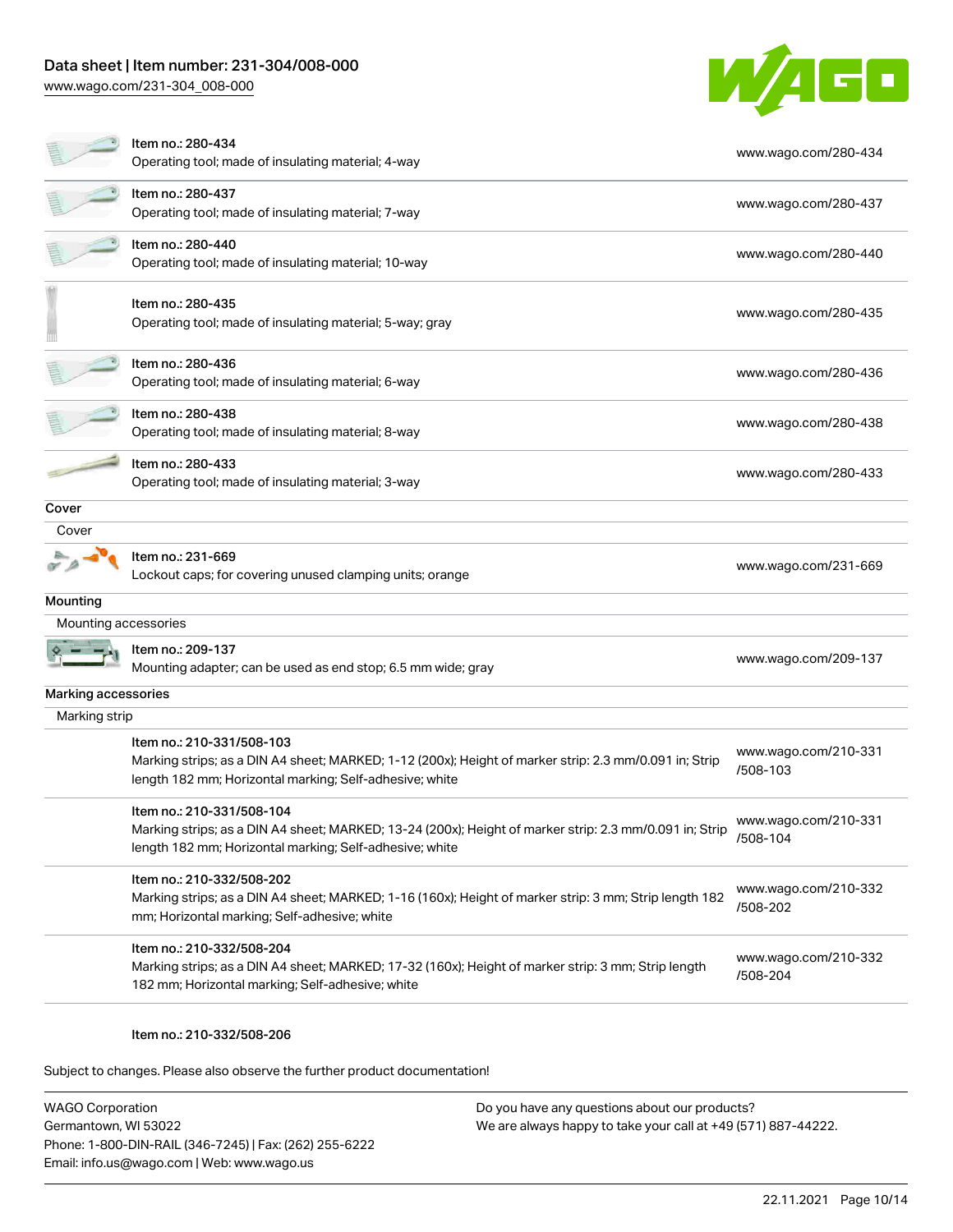

Marking strips; as a DIN A4 sheet; MARKED; 33-48 (160x); Height of marker strip: 3 mm; Strip length 182 mm; Horizontal marking; Self-adhesive; white [www.wago.com/210-332](http://www.wago.com/210-332/508-206)

[www.wago.com/231-672](http://www.wago.com/231-672)

#### Item no.: 210-332/508-205 Marking strips; as a DIN A4 sheet; MARKED; 1-32 (80x); Height of marker strip: 3 mm; Strip length 182 mm; Horizontal marking; Self-adhesive; white [www.wago.com/210-332](http://www.wago.com/210-332/508-205) [/508-205](http://www.wago.com/210-332/508-205)

#### Testing accessories

Testing accessories



#### Item no.: 210-136

Test plug; 2 mm Ø; with 500 mm cable [www.wago.com/210-136](http://www.wago.com/210-136)



Item no.: 231-661 Test plugs for female connectors; for 5 mm and 5.08 mm pin spacing; 2,50 mm²; light gray [www.wago.com/231-661](http://www.wago.com/231-661)

Insulations stops

Insulation stop



| Item no.: 231-672                                     |  |
|-------------------------------------------------------|--|
| Insulation stop; 0.75 - 1 mm <sup>2</sup> ; dark gray |  |



# Item no.: 231-670

Insulation stop; 0.08-0.2 mm<sup>2</sup> / 0.2 mm<sup>2</sup> "s"; white [www.wago.com/231-670](http://www.wago.com/231-670) www.wago.com/231-670

## Item no.: 231-671 Insulation stop; 0.25 - 0.5 mm²; light gray [www.wago.com/231-671](http://www.wago.com/231-671) www.wago.com/231-671

## Downloads Documentation

| Additional Information |            |               |          |
|------------------------|------------|---------------|----------|
| Technical explanations | 2019 Apr 3 | pdf<br>2.0 MB | Download |
|                        |            |               |          |

## CAD files

| CAD data                     |     |          |
|------------------------------|-----|----------|
| 2D/3D Models 231-304/008-000 | URL | Download |

#### CAE data

Subject to changes. Please also observe the further product documentation!

WAGO Corporation Germantown, WI 53022 Phone: 1-800-DIN-RAIL (346-7245) | Fax: (262) 255-6222 Email: info.us@wago.com | Web: www.wago.us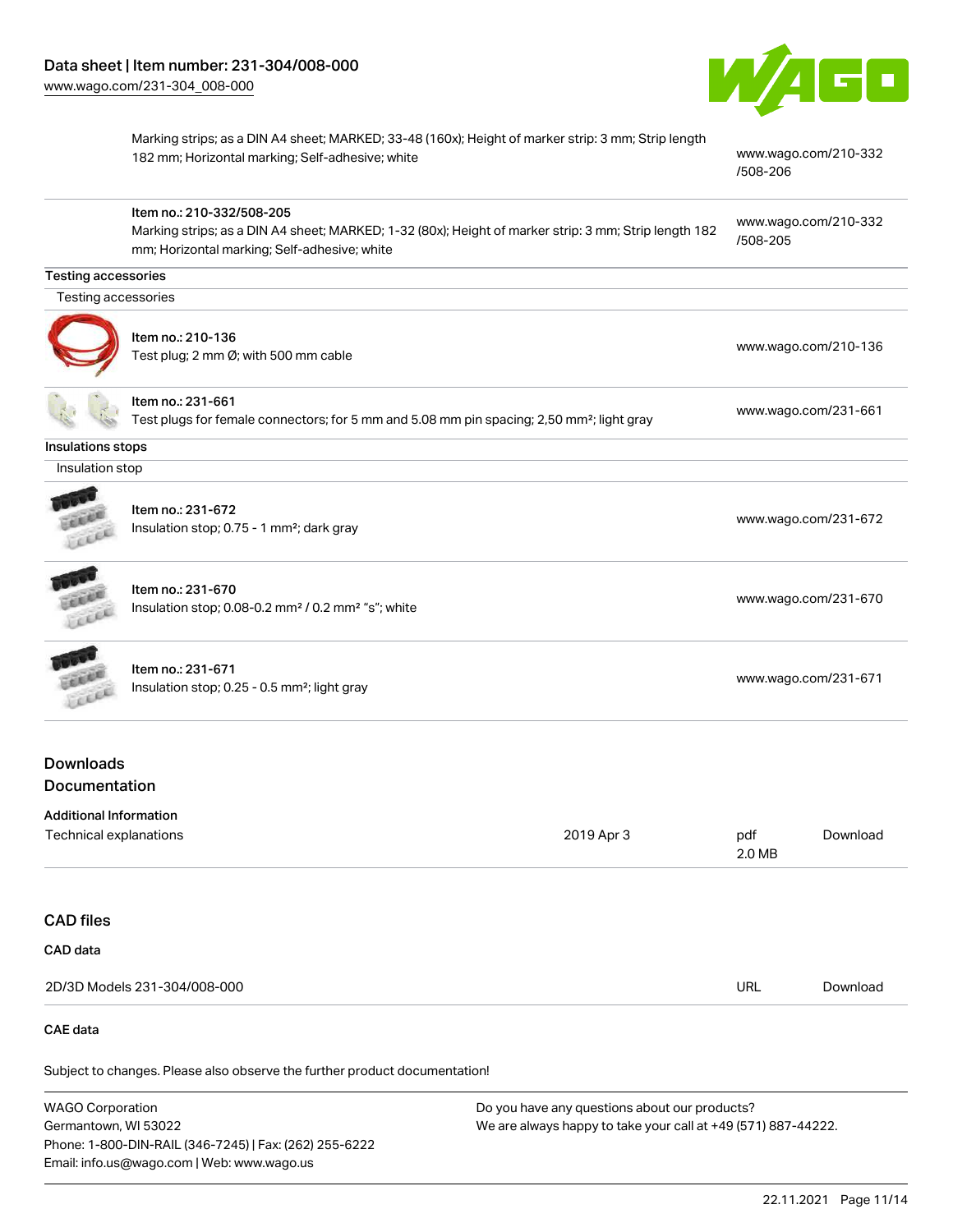

| EPLAN Data Portal 231-304/008-000                                   | <b>URL</b> | Download |
|---------------------------------------------------------------------|------------|----------|
| ZUKEN Portal 231-304/008-000                                        | <b>URL</b> | Download |
| EPLAN Data Portal 231-304/008-000                                   | <b>URL</b> | Download |
| <b>Environmental Product Compliance</b><br><b>Compliance Search</b> |            |          |

| Environmental Product Compliance 231-304/008-000                                                      | URL | Download |
|-------------------------------------------------------------------------------------------------------|-----|----------|
| 1-conductor female connector; CAGE CLAMP <sup>®</sup> ; 2.5 mm <sup>2</sup> ; Pin spacing 5.08 mm; 4- |     |          |
| pole; Snap-in mounting feet; 2,50 mm <sup>2</sup> ; orange                                            |     |          |

#### Installation Notes



Inserting a conductor via 3.5 mm screwdriver – CAGE CLAMP® actuation parallel to conductor entry.



Inserting a conductor via 3.5 mm screwdriver – CAGE CLAMP® actuation perpendicular to conductor entry.



Inserting a conductor into CAGE CLAMP® unit via operating lever (231-291).



Inserting a conductor via operating tool.

Subject to changes. Please also observe the further product documentation!

WAGO Corporation Germantown, WI 53022 Phone: 1-800-DIN-RAIL (346-7245) | Fax: (262) 255-6222 Email: info.us@wago.com | Web: www.wago.us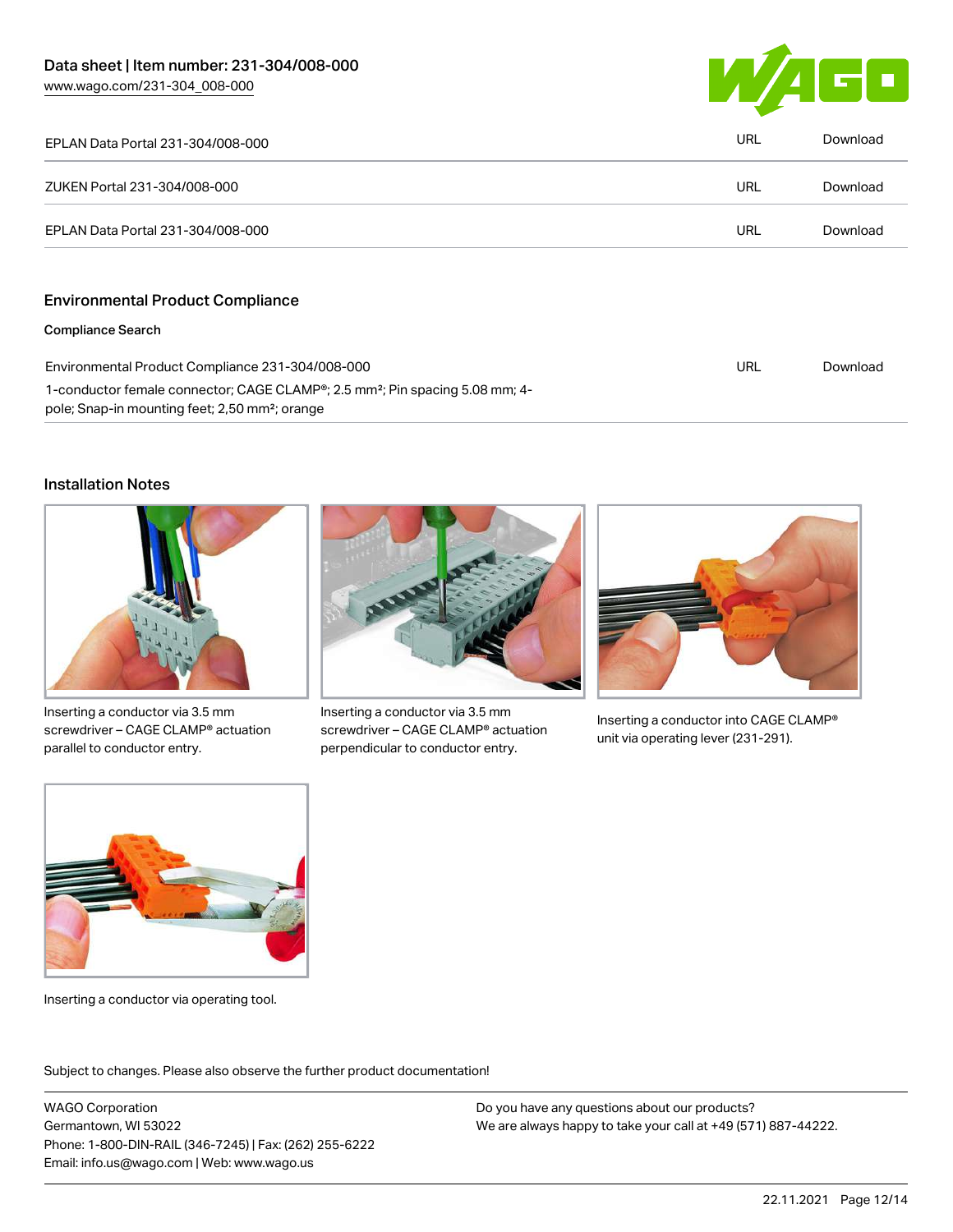



Coding a female connector by removing coding finger(s).



Testing – female connector with CAGE CLAMP®

Integrated test ports for testing perpendicular to conductor entry via 2 or 2.3 mm Ø test plug

#### Installation



Male connector with strain relief plate



Strain relief housing shown with a male connector equipped with CAGE CLAMP®

Subject to changes. Please also observe the further product documentation!

WAGO Corporation Germantown, WI 53022 Phone: 1-800-DIN-RAIL (346-7245) | Fax: (262) 255-6222 Email: info.us@wago.com | Web: www.wago.us